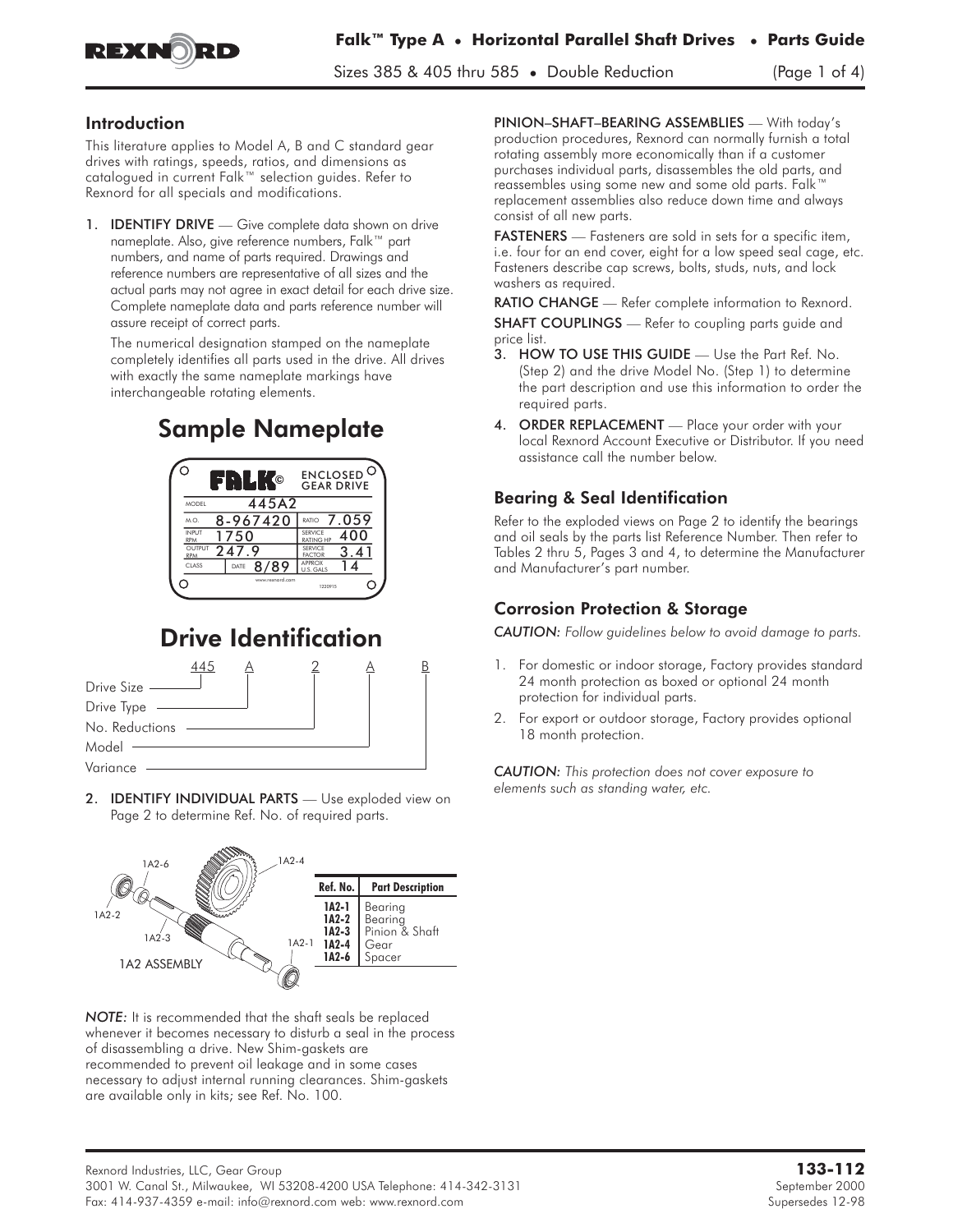

# Parts Diagram



#### TABLE 1 — Parts List

| Ref. No.                                                                                                                                                     | <b>Part Description</b>                                                                                                                                                                                                                                                                                                                                                                                                                                                                                                                                                                                                                                                                                                                                                                                    |
|--------------------------------------------------------------------------------------------------------------------------------------------------------------|------------------------------------------------------------------------------------------------------------------------------------------------------------------------------------------------------------------------------------------------------------------------------------------------------------------------------------------------------------------------------------------------------------------------------------------------------------------------------------------------------------------------------------------------------------------------------------------------------------------------------------------------------------------------------------------------------------------------------------------------------------------------------------------------------------|
| ı<br>$\frac{2}{4}$<br>10<br>12<br>14<br>15<br>19<br>20<br>23<br>30<br>31<br>32<br>33<br>34<br>40<br>41<br>42<br>43<br>44<br>51<br>54<br>62<br>63<br>64<br>65 | Housing (Consisting of Base & Cover & all Hardware)<br>Inspection Cover<br><b>Dipstick</b><br>Shim Gasket, High Speed Shaft<br>Shim Gasket, Blind Bore<br>Shim Gasket, Low Speed Pinion Shaft<br>Shim Gasket, Low Speed Shaft<br>Shim-Gasket, Inspection Cover<br>Air Vent<br>Spacer, Bearing, Low Speed Pinion<br>High Speed Seal Cage Assembly — See Figures 4 & 5<br>Cage, Seal, High Speed<br>Seal, Exclusion, High Speed<br>Seal, Bush., High Speed<br>Seal, Oil, High Speed<br>Low Speed Seal Cage Assembly — See Figures 4 & 5<br>Cage, Seal, Low Speed<br>Seal, Exclusion, Low Speed<br>Seal, Bush., Low Speed<br>Seal, Oil, Low Speed<br>Guard, High Speed Shaft<br>Guard, Low Speed Shaft<br>Cover, End, Blind Bore<br>Cover, End, High Speed<br>Cover, End, High Speed<br>Cover, End, Low Speed |
|                                                                                                                                                              |                                                                                                                                                                                                                                                                                                                                                                                                                                                                                                                                                                                                                                                                                                                                                                                                            |

| Ref. No. | <b>Part Description</b>                                     |
|----------|-------------------------------------------------------------|
| 70       | Fan                                                         |
| 71       | Fan Guard                                                   |
| 72       | Grill/Backplate                                             |
| 73       | Guard, High Speed Shaft                                     |
| 74       | Deflector Ring                                              |
| 100      | Shim Gasket Kit, Includes Ref. Nos.:10, 12, 13, 14, 15 & 19 |
| 120      | Backstop                                                    |
| 1A2-1    | Bearing, High Speed Shaft                                   |
| 1A2-2    | Bearing, High Speed Shaft                                   |
| 1A2-3    | Pinion & Shaft, High Speed                                  |
| 1A2-4    | Gear, High Speed                                            |
| 1A2-6    | Spacer                                                      |
| 4A 1     | Bearing, Low Speed Pinion Shaft                             |
| 4A2      | Bearing, Low Speed Pinion Shaft                             |
| 4A3      | Pinion & Shaft, Low Speed                                   |
| 4A5      | Spacer, Low Speed Pinion Bearing                            |
| 5A1      | Bearing, Low Speed Shaft                                    |
| 5A2      | Bearing, Low Speed Shaft                                    |
| 5A3      | Gear, Low Speed                                             |
| 5A4      | Shaft, Low Speed                                            |
| 5A7      | Spacer, Bearing/Gear                                        |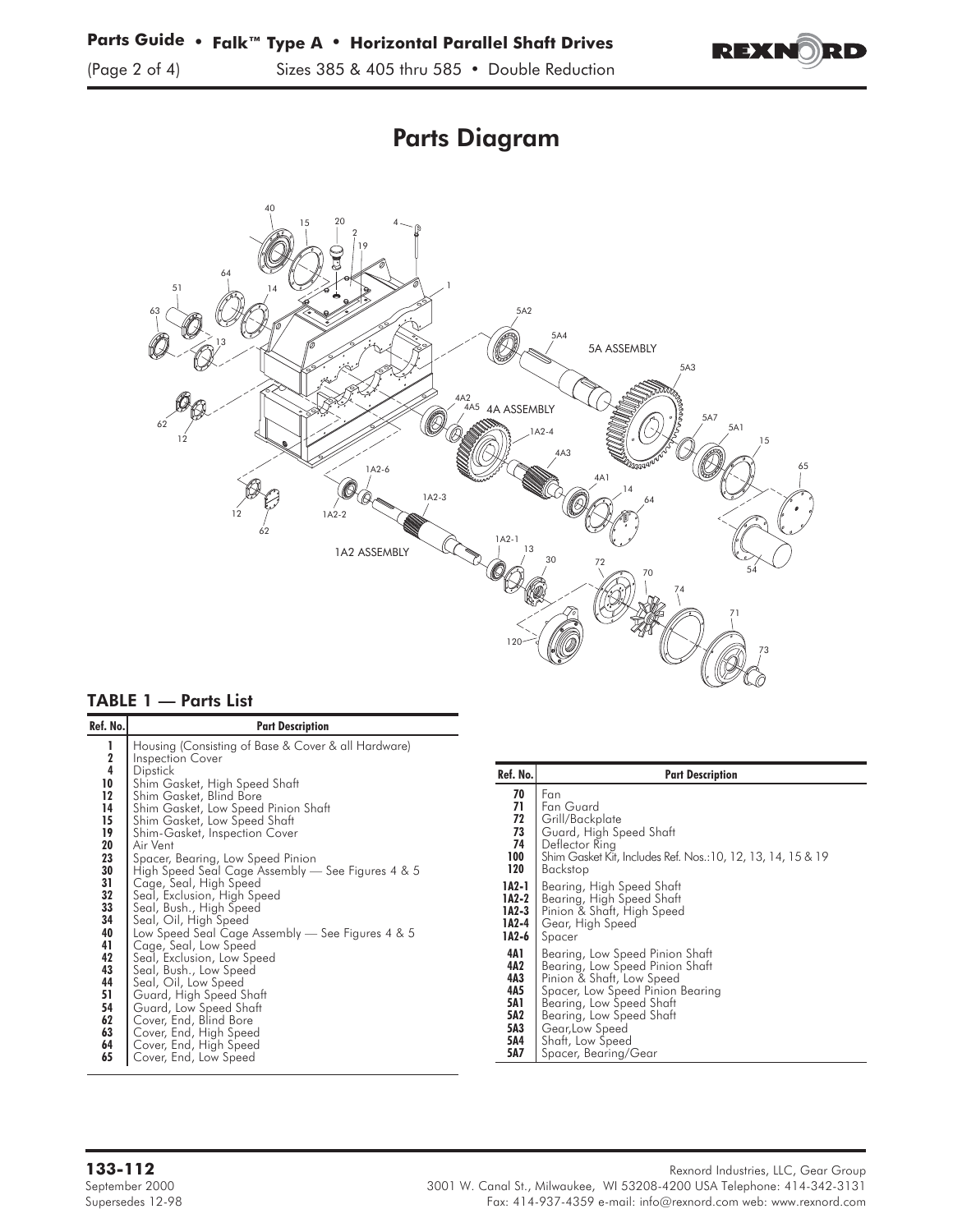

NOTE: Figures 1-3 are not used for this size range or reduction.<br>Figure 4





# TABLE 2 — Oil Seals/Falk™ Part Numbers

| <b>DRIVE</b>             | Reference No.                        |                                          |                                      |                                      |                                          |                                      |
|--------------------------|--------------------------------------|------------------------------------------|--------------------------------------|--------------------------------------|------------------------------------------|--------------------------------------|
| <b>SIZE</b>              | 32                                   | 33/38                                    | 34                                   | 42                                   | 43                                       | 44                                   |
| 385<br>405<br>425<br>445 | 912991<br>912993<br>913012<br>912995 | 5741072<br>5741339<br>5741596<br>5741071 | 912992<br>912994<br>913013<br>912996 | 913014<br>913000<br>913016<br>913004 | 5741076<br>5741343<br>5741599<br>5741858 | 913015<br>913001<br>913017<br>913005 |
| 465<br>485<br>505<br>525 | 912997<br>913014<br>912999<br>913002 | 5741338<br>5741076<br>5742681<br>5742158 | 912998<br>913015<br>912310<br>913003 | 913023<br>912827<br>913025<br>912901 |                                          | 913024<br>912554<br>912769<br>912626 |
| 545<br>565<br>585        | 913021<br>913004<br>913004           |                                          | 913022<br>913005<br>913005           | 912550<br>2909092<br>2911930         |                                          | 913034<br>2909091<br>912808          |

## TABLE 3 — Bearings/Falk™ Part Numbers

| <b>DRIVE</b> | Reference No. |        |        |        |            |         |
|--------------|---------------|--------|--------|--------|------------|---------|
| <b>SIZE</b>  | 1A2-1         | 1A2-2  | 4A 1   | 4A2    | <b>5A1</b> | 5A 1    |
| 385          | *             | *      | 921893 | 921893 | 921414     | 921414  |
| 405          | 921855        | 921855 | 921899 | 921899 | 921674     | 921674  |
| 425          | 921895        | 921895 | 921552 | 921552 | 921881     | 921881  |
| 445          | 921678        | 921678 | 921443 | 921443 | 921439     | 921439  |
| 465          | 921443        | 921443 | 921541 | 921541 | 920570     | 920570  |
| 485          | 921541        | 921541 | 921470 | 921470 | 2915524    | 2915524 |
| 505          | 921470        | 921470 | 921481 | 921481 | 919284     | 919284  |
| 525          | 921646        | 921646 | 921901 | 921901 | 919096     | 919096  |
| 545          | 921481        | 921481 | 919680 | 919680 | 920704     | 920704  |
| 565          | 921901        | 921901 | 919118 | 919118 | 919945     | 919945  |
| 585          | 921887        | 921887 | 919319 | 919319 | 919119     | 919119  |

- Use 921855 for ratios 5.861-15.52; Use 921809 for ratios 16.74-19.71.